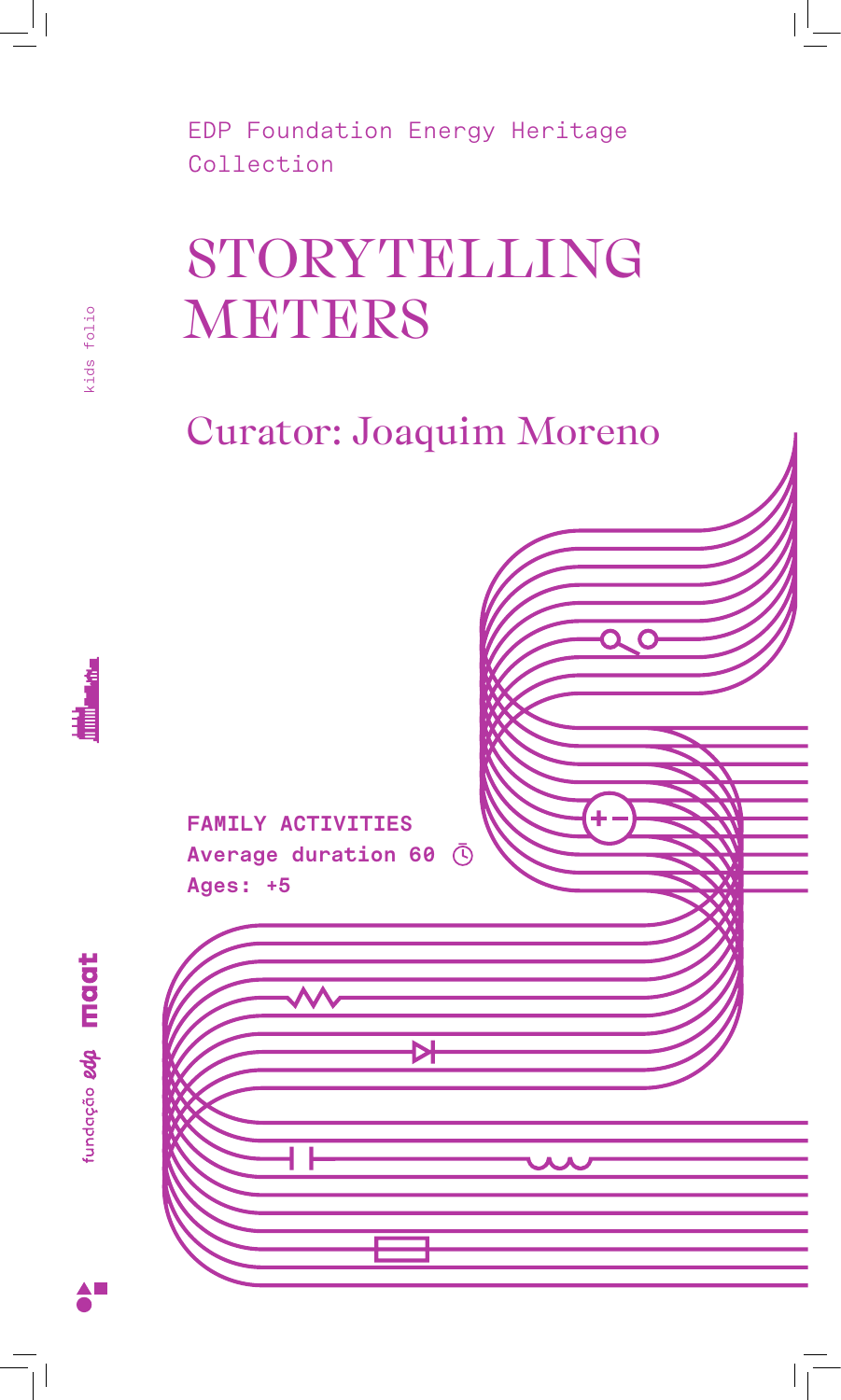Welcome to the Central Tejo Power Station, a building that produced the electricity that served our homes and the streets of Lisbon for decades. From the moment of its production to its use in our home, electricity goes through many circuits and its transmission requires many instruments, but there is one element in particular which defines its arrival into our family life: the electricity meter. Through the lens of the electricity meters we all have at home, the exhibition STORYTELLING METERS examines many curious episodes that help

us understand the great journey of electricity.

Come and find out the stories of these energy-filled episodes.

maat Education and Public Programmes Coordination Joana Simões Henriques | Concept Fabrícia Valente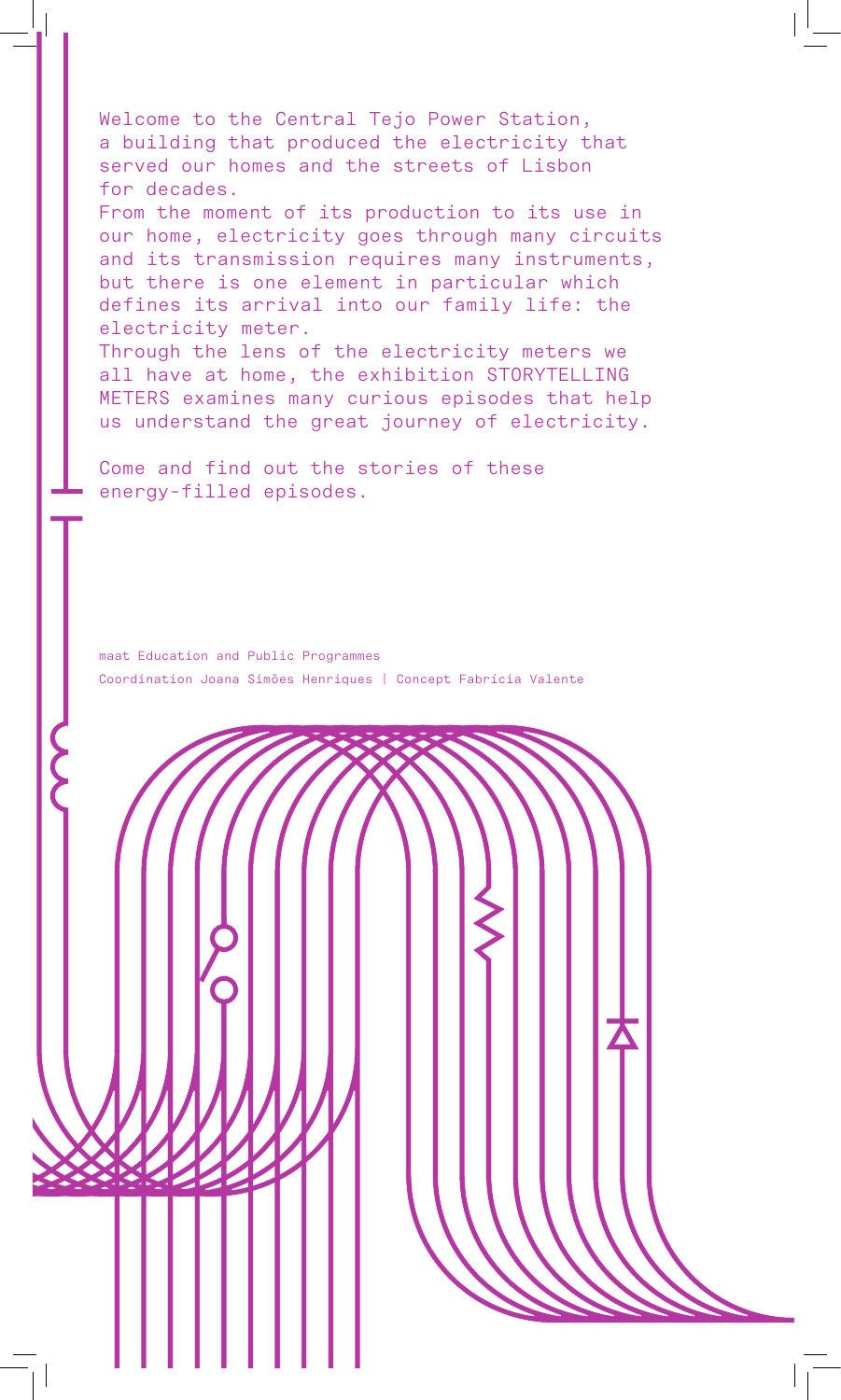## EP. 1 EDISON CHEMICAL METER, 1882

In **episode 1**, we find the Edison Meter, from 1882. Did you know that this invention was of great importance in enabling energy to be sold to our homes? Since it was able to measure the amount of energy we used, there could now be a seller and a buyer of electricity.

Draw your domestic meter and discuss as a family the differences with this one in the exhibition.



Energy Heritage Collection 3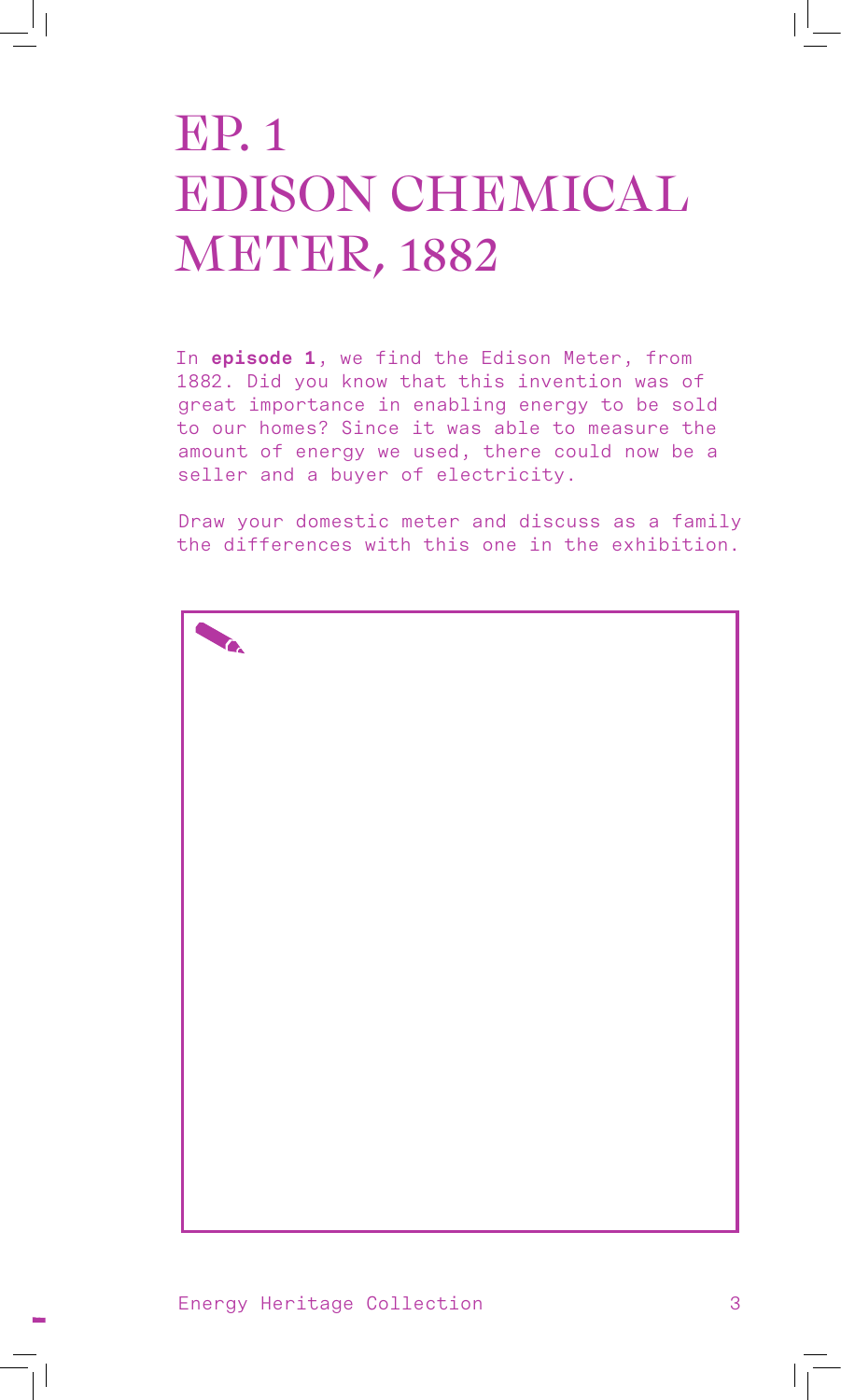# EP. 3 ASTRONOMICAL METER

Public lighting plays a very important role in the life of our cities. In **episode 3** of the exhibition, we will discover the historic public streetlamps of downtown Lisbon.

Apart from the streetlamp, write down 4 things in the streets of your city that need electricity.



|                          |  | $\overline{\phantom{a}}$ and $\overline{\phantom{a}}$ and $\overline{\phantom{a}}$ and $\overline{\phantom{a}}$ and $\overline{\phantom{a}}$ and $\overline{\phantom{a}}$ and $\overline{\phantom{a}}$ and $\overline{\phantom{a}}$ and $\overline{\phantom{a}}$ and $\overline{\phantom{a}}$ and $\overline{\phantom{a}}$ and $\overline{\phantom{a}}$ and $\overline{\phantom{a}}$ and $\overline{\phantom{a}}$ a |
|--------------------------|--|---------------------------------------------------------------------------------------------------------------------------------------------------------------------------------------------------------------------------------------------------------------------------------------------------------------------------------------------------------------------------------------------------------------------|
|                          |  |                                                                                                                                                                                                                                                                                                                                                                                                                     |
|                          |  |                                                                                                                                                                                                                                                                                                                                                                                                                     |
| $\overline{\phantom{a}}$ |  |                                                                                                                                                                                                                                                                                                                                                                                                                     |
|                          |  |                                                                                                                                                                                                                                                                                                                                                                                                                     |
|                          |  |                                                                                                                                                                                                                                                                                                                                                                                                                     |
|                          |  |                                                                                                                                                                                                                                                                                                                                                                                                                     |
|                          |  |                                                                                                                                                                                                                                                                                                                                                                                                                     |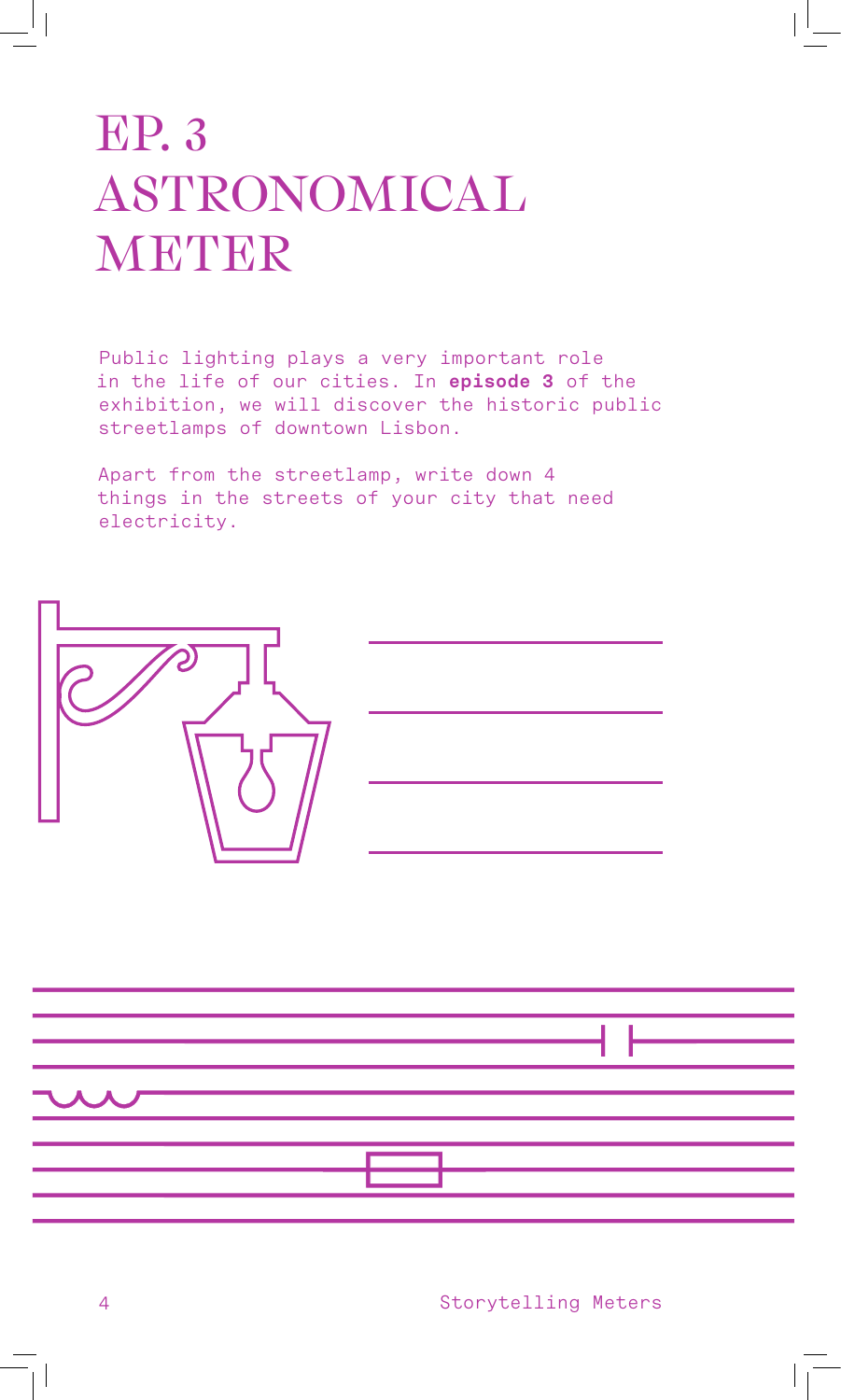#### EP. 5 THE C METER, 1969

Nowadays, we can no longer imagine life without appliances. We live surrounded by electrical appliances that make our daily activities easier: fridges, vacuum cleaners, microwave ovens, heaters and so on. In **episode 5**, look at the advertisements for new inventions designed to help "housewives". Is it only women who carry out housework today?

Imagine a new electrical appliance that could help you at home. What could it be? And what slogan could you use to help advertise it?

Design a small poster and a slogan to announce your invention to the world.

| <b>ANG.</b> |  |
|-------------|--|
|             |  |
|             |  |
|             |  |
|             |  |
|             |  |
|             |  |
|             |  |
|             |  |
|             |  |
|             |  |
|             |  |
|             |  |
|             |  |
|             |  |
|             |  |
|             |  |
|             |  |
|             |  |
|             |  |
|             |  |
|             |  |
|             |  |
|             |  |
|             |  |
|             |  |
|             |  |
|             |  |
|             |  |
|             |  |
|             |  |
|             |  |
|             |  |
|             |  |
|             |  |
|             |  |
|             |  |
|             |  |
|             |  |
|             |  |
|             |  |
|             |  |
|             |  |
|             |  |
|             |  |
|             |  |
|             |  |
|             |  |
|             |  |
|             |  |
|             |  |
|             |  |
|             |  |

Energy Heritage Collection 5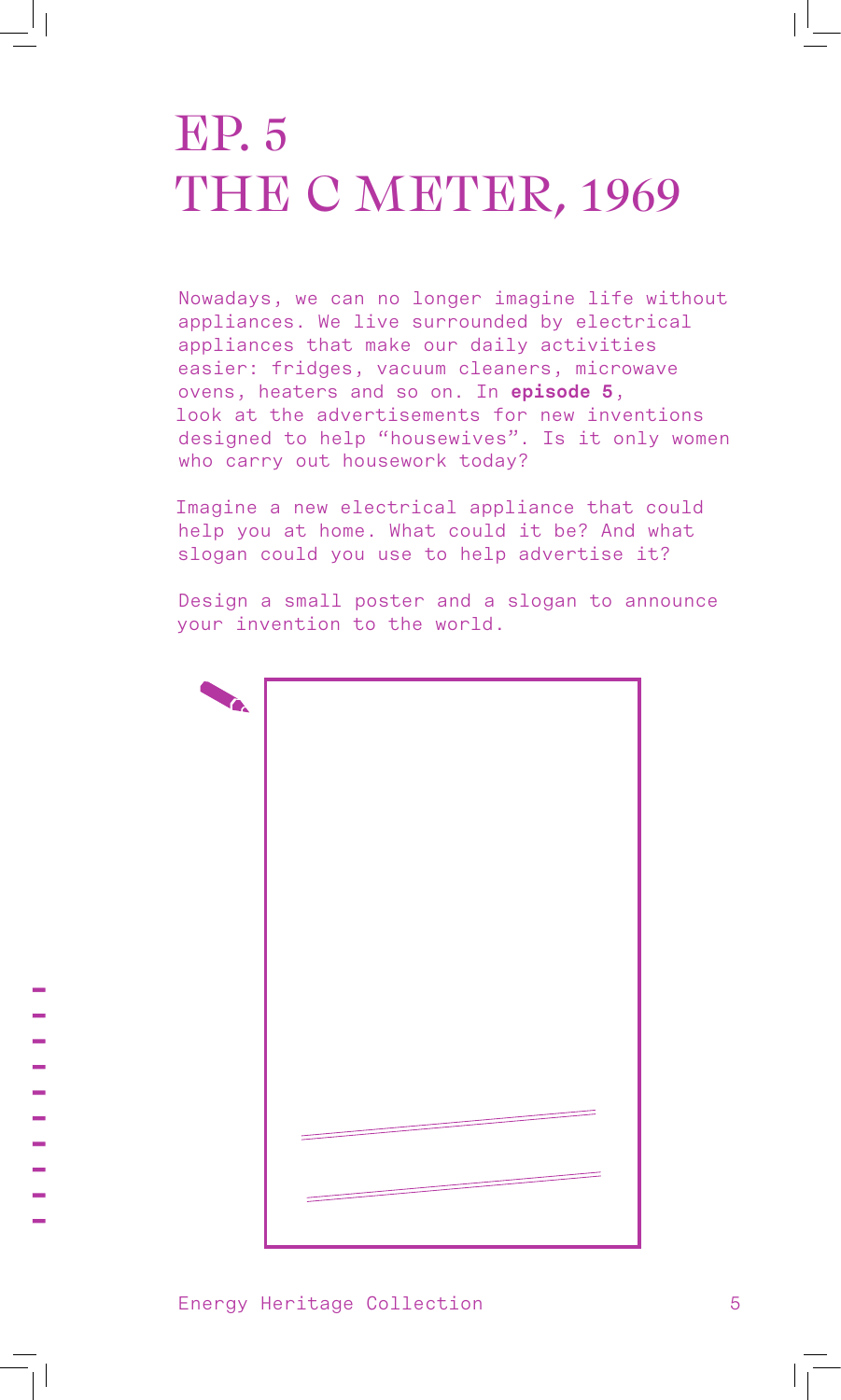Which one of these objects doesn't require electricity?











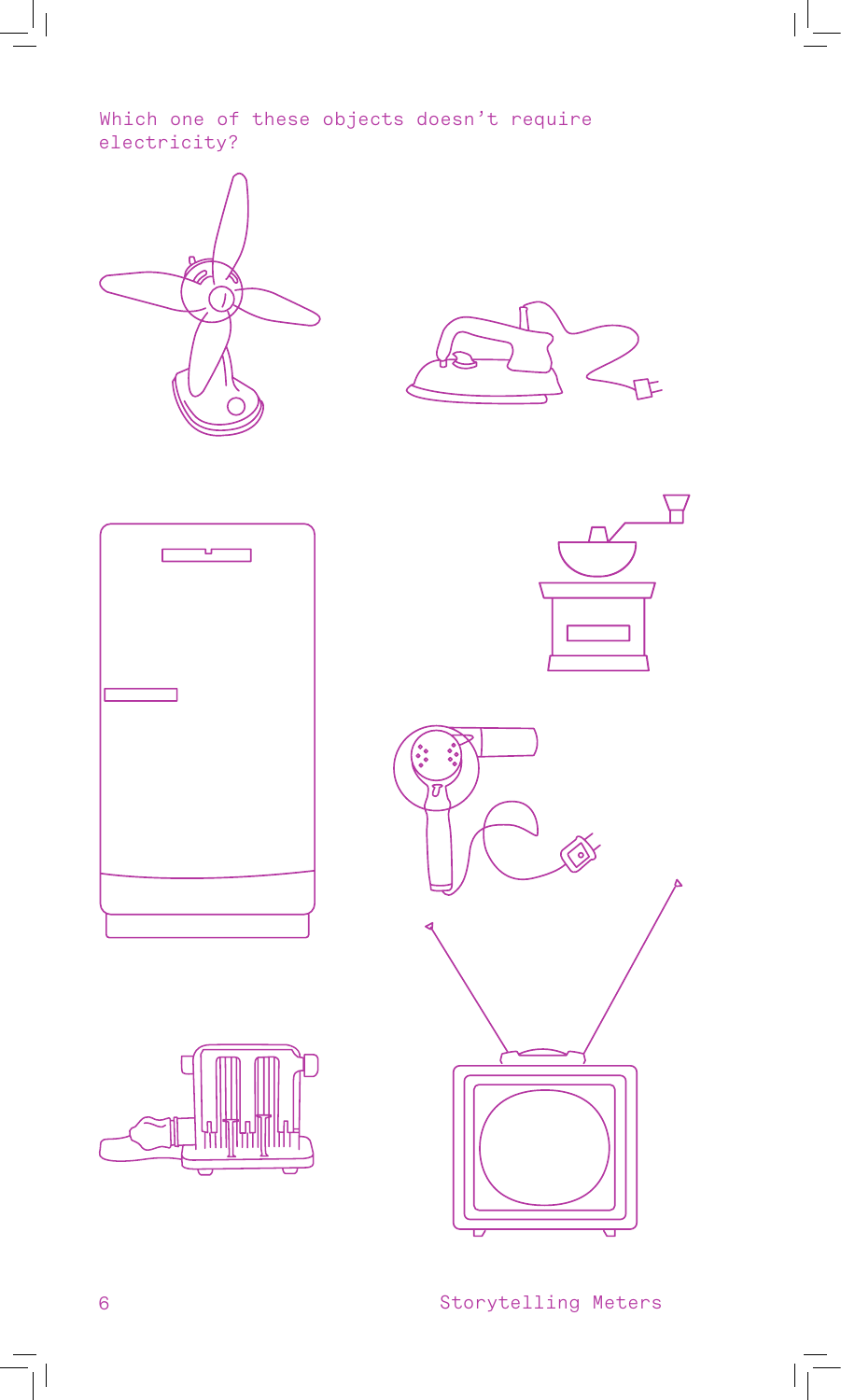## EP. 8 THE MULTI-RATE METER

Presented in **episode 8**, the multi-rate meter allows us to differentiate our energy consumption at different times of the day and thus buy electricity at different prices according to our habits as a family. Between waking up and going to sleep, we always need electricity, but in different ways.

Write down 6 activities you associate with electricity consumption in either the morning or the evening and discuss the differences and similarities as a family.